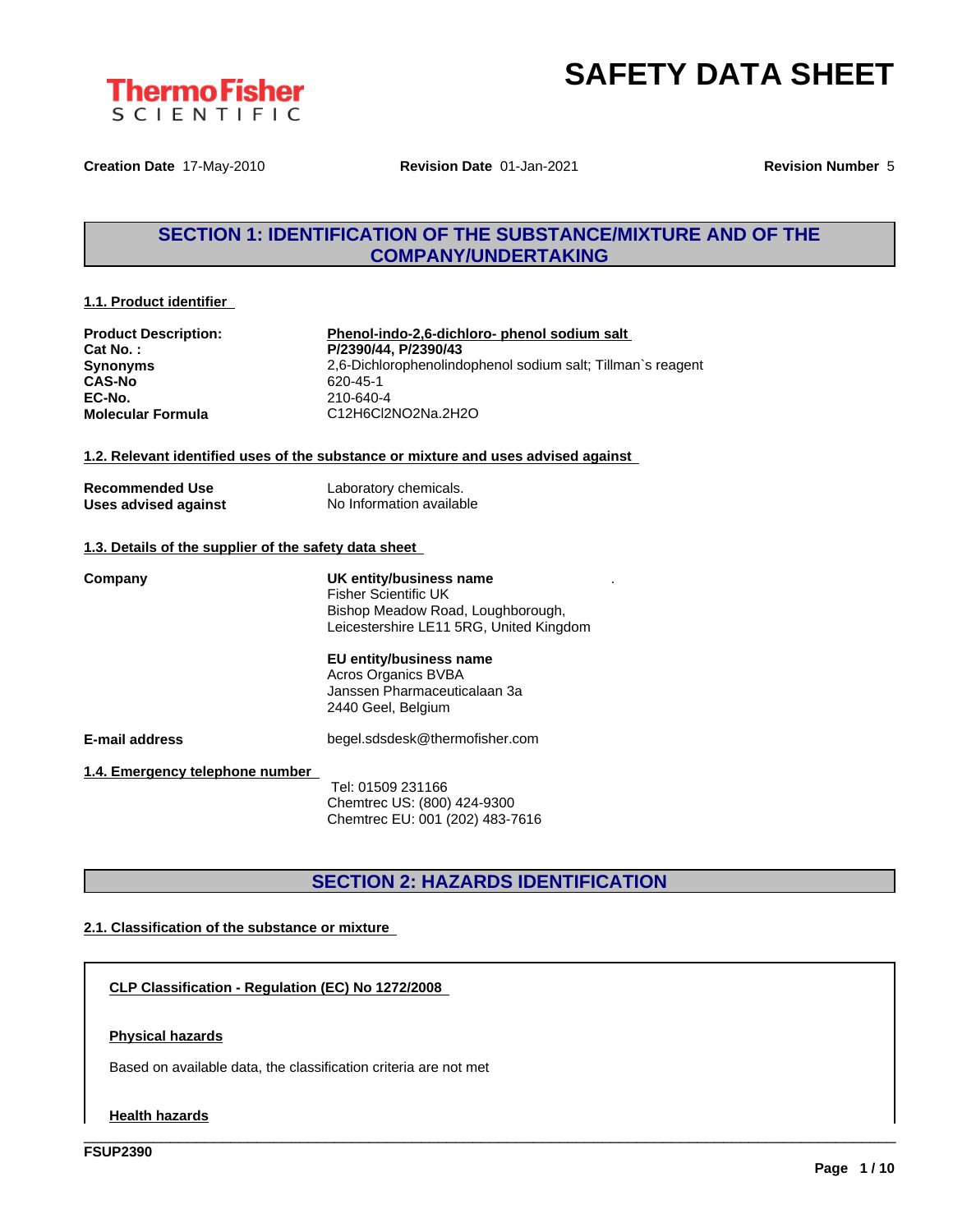#### \_\_\_\_\_\_\_\_\_\_\_\_\_\_\_\_\_\_\_\_\_\_\_\_\_\_\_\_\_\_\_\_\_\_\_\_\_\_\_\_\_\_\_\_\_\_\_\_\_\_\_\_\_\_\_\_\_\_\_\_\_\_\_\_\_\_\_\_\_\_\_\_\_\_\_\_\_\_\_\_\_\_\_\_\_\_\_\_\_\_\_\_\_\_ **Phenol-indo-2,6-dichloro- phenol sodium salt Revision Date** 01-Jan-2021

Based on available data, the classification criteria are not met

### **Environmental hazards**

Based on available data, the classification criteria are not met

*Full text of Hazard Statements: see section 16*

#### **2.2. Label elements**

None required

May form combustible dust concentrations in air

#### **2.3. Other hazards**

May form explosible dust-air mixture if dispersed

## **SECTION 3: COMPOSITION/INFORMATION ON INGREDIENTS**

#### **3.1. Substances**

| Component                                 | <b>CAS-No</b> | EC-No.            | Weight % | CLP Classification - Regulation (EC) No<br>1272/2008 |
|-------------------------------------------|---------------|-------------------|----------|------------------------------------------------------|
| 2.5-Cyclohexadien-1-one.                  | 620-45-1      | EEC No. 210-640-4 | 100      |                                                      |
| 2,6-dichloro-4-[(4-hydroxyphenyl)imino]-, |               |                   |          |                                                      |
| sodium salt                               |               |                   |          |                                                      |

#### *Full text of Hazard Statements: see section 16*

## **SECTION 4: FIRST AID MEASURES**

#### **4.1. Description of first aid measures**

| <b>General Advice</b>              | If symptoms persist, call a physician.                                                                               |
|------------------------------------|----------------------------------------------------------------------------------------------------------------------|
| <b>Eye Contact</b>                 | Rinse immediately with plenty of water, also under the eyelids, for at least 15 minutes. Get<br>medical attention.   |
| <b>Skin Contact</b>                | Wash off immediately with plenty of water for at least 15 minutes. If skin irritation persists,<br>call a physician. |
| Ingestion                          | Do NOT induce vomiting. Get medical attention.                                                                       |
| <b>Inhalation</b>                  | Remove to fresh air. If not breathing, give artificial respiration. Get medical attention if<br>symptoms occur.      |
| Self-Protection of the First Aider | No special precautions required.                                                                                     |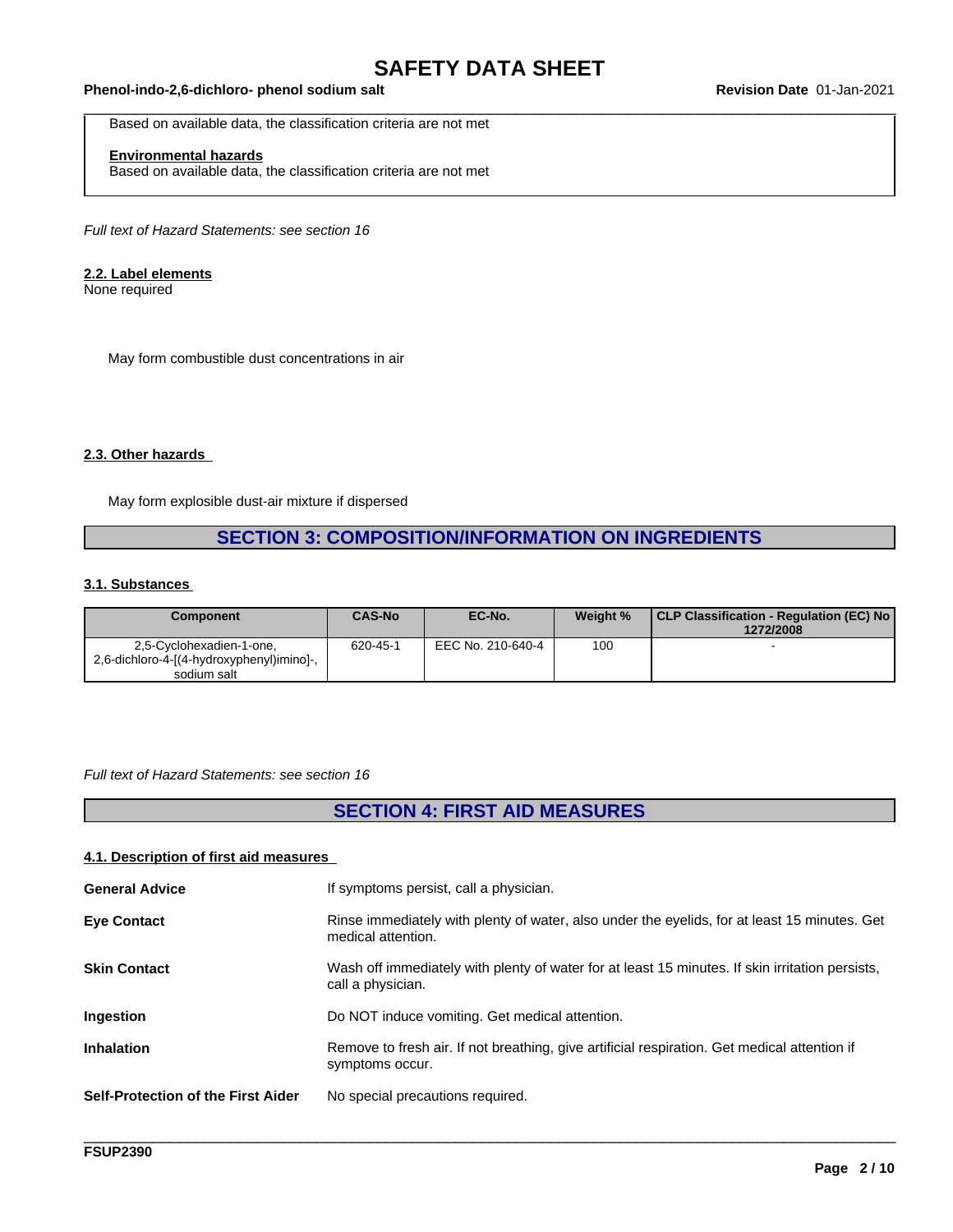\_\_\_\_\_\_\_\_\_\_\_\_\_\_\_\_\_\_\_\_\_\_\_\_\_\_\_\_\_\_\_\_\_\_\_\_\_\_\_\_\_\_\_\_\_\_\_\_\_\_\_\_\_\_\_\_\_\_\_\_\_\_\_\_\_\_\_\_\_\_\_\_\_\_\_\_\_\_\_\_\_\_\_\_\_\_\_\_\_\_\_\_\_\_ **Phenol-indo-2,6-dichloro- phenol sodium salt Revision Date** 01-Jan-2021

#### **4.2. Most important symptoms and effects, both acute and delayed**

None reasonably foreseeable.

#### **4.3. Indication of any immediate medical attention and special treatment needed**

**Notes to Physician** Treat symptomatically.

**SECTION 5: FIREFIGHTING MEASURES**

#### **5.1. Extinguishing media**

#### **Suitable Extinguishing Media**

Water spray, carbon dioxide (CO2), dry chemical, alcohol-resistant foam.

**Extinguishing media which must not be used for safety reasons** No information available.

#### **5.2. Special hazards arising from the substance or mixture**

Fine dust dispersed in air may ignite. Keep product and empty container away from heat and sources of ignition. Thermal decomposition can lead to release of irritating gases and vapors.

#### **Hazardous Combustion Products**

Carbon monoxide (CO), Carbon dioxide (CO2), Nitrogen oxides (NOx), Hydrogen chloride gas, Sodium oxides.

#### **5.3. Advice for firefighters**

As in any fire, wear self-contained breathing apparatus pressure-demand, MSHA/NIOSH (approved or equivalent) and full protective gear.

### **SECTION 6: ACCIDENTAL RELEASE MEASURES**

#### **6.1. Personal precautions, protective equipment and emergency procedures**

Use personal protective equipment as required.Ensure adequate ventilation. Avoid dust formation.

#### **6.2. Environmental precautions**

Should not be released into the environment. See Section 12 for additional Ecological Information.

#### **6.3. Methods and material for containment and cleaning up**

Sweep up and shovel into suitable containers for disposal. Avoid dust formation.

#### **6.4. Reference to other sections**

Refer to protective measures listed in Sections 8 and 13.

### **SECTION 7: HANDLING AND STORAGE**

\_\_\_\_\_\_\_\_\_\_\_\_\_\_\_\_\_\_\_\_\_\_\_\_\_\_\_\_\_\_\_\_\_\_\_\_\_\_\_\_\_\_\_\_\_\_\_\_\_\_\_\_\_\_\_\_\_\_\_\_\_\_\_\_\_\_\_\_\_\_\_\_\_\_\_\_\_\_\_\_\_\_\_\_\_\_\_\_\_\_\_\_\_\_

#### **7.1. Precautions for safe handling**

Wear personal protective equipment/face protection. Ensure adequate ventilation. Avoid ingestion and inhalation. Avoid dust formation. Do not get in eyes, on skin, or on clothing.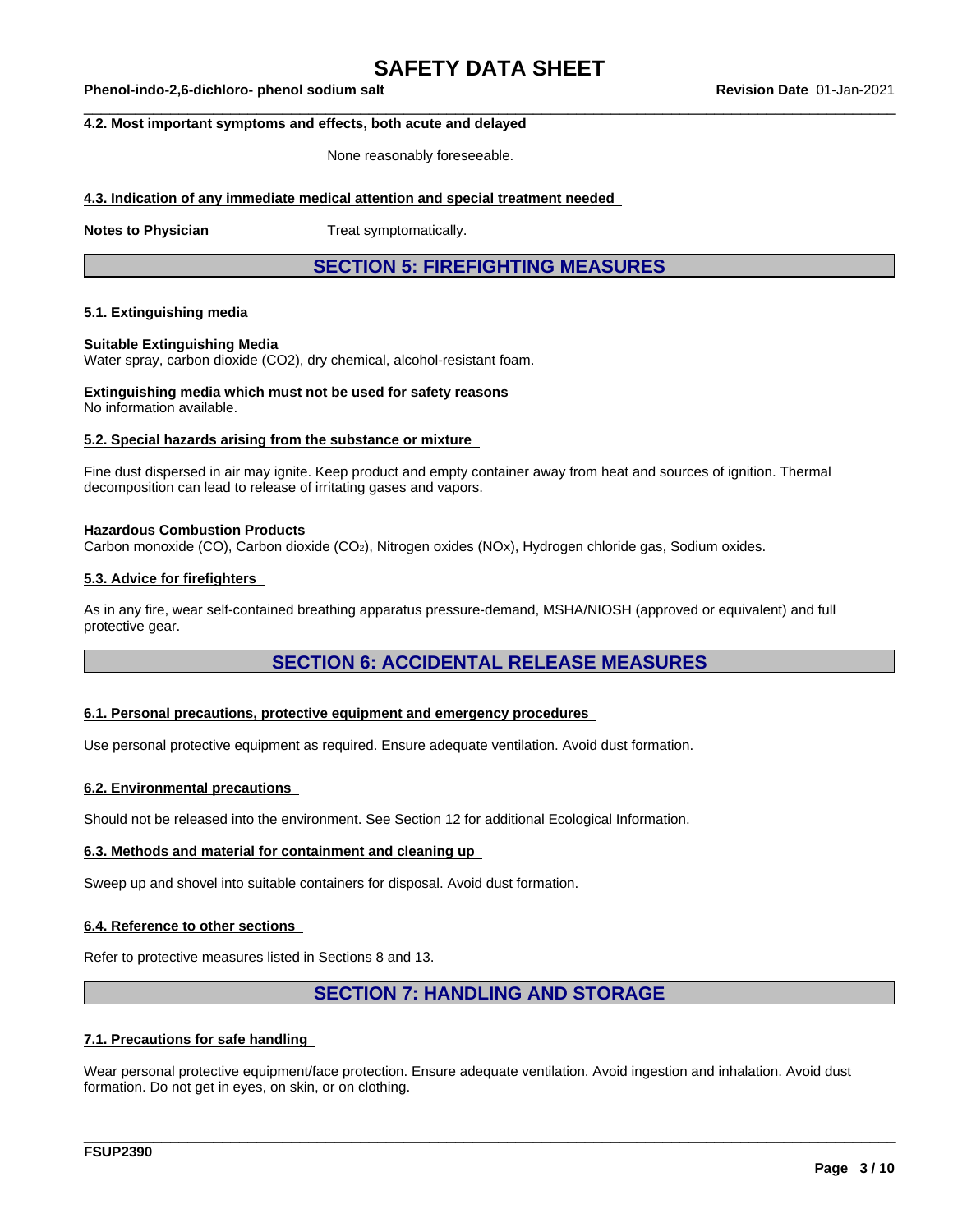#### \_\_\_\_\_\_\_\_\_\_\_\_\_\_\_\_\_\_\_\_\_\_\_\_\_\_\_\_\_\_\_\_\_\_\_\_\_\_\_\_\_\_\_\_\_\_\_\_\_\_\_\_\_\_\_\_\_\_\_\_\_\_\_\_\_\_\_\_\_\_\_\_\_\_\_\_\_\_\_\_\_\_\_\_\_\_\_\_\_\_\_\_\_\_ **Phenol-indo-2,6-dichloro- phenol sodium salt Revision Date** 01-Jan-2021

#### **Hygiene Measures**

Handle in accordance with good industrial hygiene and safety practice. Keep away from food, drink and animal feeding stuffs. Do not eat, drink or smoke when using this product. Remove and wash contaminated clothing and gloves, including the inside, before re-use. Wash hands before breaks and after work.

#### **7.2. Conditions for safe storage, including any incompatibilities**

Keep in a dry, cool and well-ventilated place. Keep container tightly closed.

#### **Technical Rules for Hazardous Substances (TRGS) 510 Storage Class (LGK) (Germany)** Class 11

#### **7.3. Specific end use(s)**

Use in laboratories

### **SECTION 8: EXPOSURE CONTROLS/PERSONAL PROTECTION**

#### **8.1. Control parameters**

#### **Exposure limits**

This product, as supplied, does not contain any hazardous materials with occupational exposure limits established by the region specific regulatory bodies

#### **Biological limit values**

This product, as supplied, does not contain any hazardous materials with biological limits established by the region specific regulatory bodies

#### **Monitoring methods**

BS EN 14042:2003 Title Identifier: Workplace atmospheres. Guide for the application and use of procedures for the assessment of exposure to chemical and biological agents.

MDHS14/3 General methods for sampling and gravimetric analysis of respirable and inhalable dust

#### **Derived No Effect Level (DNEL)** No information available

| <b>Route of exposure</b> | Acute effects (local) | <b>Acute effects</b><br>(systemic) | <b>Chronic effects</b><br>(local) | <b>Chronic effects</b><br>(systemic) |
|--------------------------|-----------------------|------------------------------------|-----------------------------------|--------------------------------------|
| Oral                     |                       |                                    |                                   |                                      |
| Dermal                   |                       |                                    |                                   |                                      |
| <b>Inhalation</b>        |                       |                                    |                                   |                                      |

**Predicted No Effect Concentration** No information available. **(PNEC)**

#### **8.2. Exposure controls**

#### **Engineering Measures**

Ensure adequate ventilation, especially in confined areas. Ensure that eyewash stations and safety showers are close to the workstation location. Use explosion-proof electrical/ventilating/lighting/equipment.

Wherever possible, engineering control measures such as the isolation or enclosure of the process, the introduction of process or equipment changes to minimise release or contact, and the use of properly designed ventilation systems, should be adopted to control hazardous materials at source

\_\_\_\_\_\_\_\_\_\_\_\_\_\_\_\_\_\_\_\_\_\_\_\_\_\_\_\_\_\_\_\_\_\_\_\_\_\_\_\_\_\_\_\_\_\_\_\_\_\_\_\_\_\_\_\_\_\_\_\_\_\_\_\_\_\_\_\_\_\_\_\_\_\_\_\_\_\_\_\_\_\_\_\_\_\_\_\_\_\_\_\_\_\_

#### **Personal protective equipment**

**Eve Protection Eve Protection Goggles** (European standard - EN 166)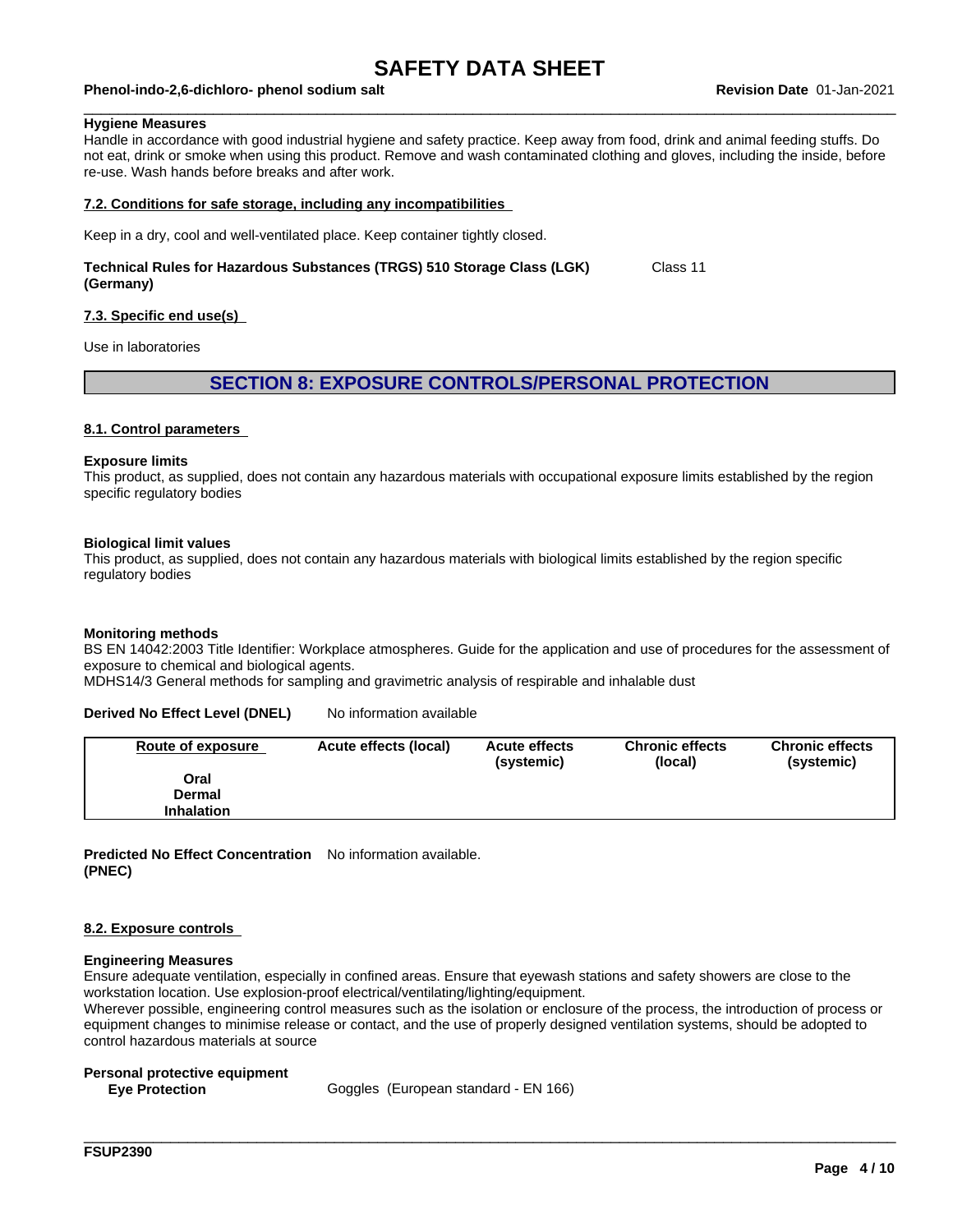#### \_\_\_\_\_\_\_\_\_\_\_\_\_\_\_\_\_\_\_\_\_\_\_\_\_\_\_\_\_\_\_\_\_\_\_\_\_\_\_\_\_\_\_\_\_\_\_\_\_\_\_\_\_\_\_\_\_\_\_\_\_\_\_\_\_\_\_\_\_\_\_\_\_\_\_\_\_\_\_\_\_\_\_\_\_\_\_\_\_\_\_\_\_\_ **Phenol-indo-2,6-dichloro- phenol sodium salt Revision Date** 01-Jan-2021

| <b>Hand Protection</b>                                                        |                                                                  | Protective gloves           |                              |                                         |
|-------------------------------------------------------------------------------|------------------------------------------------------------------|-----------------------------|------------------------------|-----------------------------------------|
| <b>Glove material</b><br>Nitrile rubber<br>Neoprene<br>Natural rubber<br>PVC. | <b>Breakthrough time</b><br>See manufacturers<br>recommendations | <b>Glove thickness</b><br>- | <b>EU</b> standard<br>EN 374 | Glove comments<br>(minimum requirement) |
| Skin and body protection                                                      |                                                                  | Long sleeved clothing       |                              |                                         |

Inspect gloves before use.

Please observe the instructions regarding permeability and breakthrough time which are provided by the supplier of the gloves. (Refer to manufacturer/supplier for information)

Ensure gloves are suitable for the task: Chemical compatability, Dexterity, Operational conditions, User susceptibility, e.g. sensitisation effects, also take into consideration the specific local conditions under which the product is used, such as the danger of cuts, abrasion.

Remove gloves with care avoiding skin contamination.

| <b>Respiratory Protection</b> | When workers are facing concentrations above the exposure limit they must use<br>appropriate certified respirators.<br>To protect the wearer, respiratory protective equipment must be the correct fit and be used<br>and maintained properly                                        |
|-------------------------------|--------------------------------------------------------------------------------------------------------------------------------------------------------------------------------------------------------------------------------------------------------------------------------------|
| Large scale/emergency use     | Use a NIOSH/MSHA or European Standard EN 136 approved respirator if exposure limits<br>are exceeded or if irritation or other symptoms are experienced<br><b>Recommended Filter type:</b> Particulates filter conforming to EN 143                                                   |
| Small scale/Laboratory use    | Use a NIOSH/MSHA or European Standard EN 149:2001 approved respirator if exposure<br>limits are exceeded or if irritation or other symptoms are experienced.<br>Recommended half mask:- Particle filtering: EN149:2001<br>When RPE is used a face piece Fit Test should be conducted |
|                               |                                                                                                                                                                                                                                                                                      |

**Environmental exposure controls** No information available.

### **SECTION 9: PHYSICAL AND CHEMICAL PROPERTIES**

#### **9.1. Information on basic physical and chemical properties**

| <b>Physical State</b>                          | Powder Solid             |                                          |
|------------------------------------------------|--------------------------|------------------------------------------|
| Appearance                                     | Dark green               |                                          |
| Odor                                           | <b>Odorless</b>          |                                          |
| <b>Odor Threshold</b>                          | No data available        |                                          |
| <b>Melting Point/Range</b>                     | No data available        |                                          |
| <b>Softening Point</b>                         | No data available        |                                          |
| <b>Boiling Point/Range</b>                     | No information available |                                          |
| <b>Flammability (liquid)</b>                   | Not applicable           | Solid                                    |
| <b>Flammability (solid,gas)</b>                | No information available |                                          |
| <b>Explosion Limits</b>                        | No data available        |                                          |
| <b>Flash Point</b>                             | Not applicable           | <b>Method -</b> No information available |
| <b>Autoignition Temperature</b>                | Not applicable           |                                          |
| <b>Decomposition Temperature</b>               | No data available        |                                          |
| рH                                             | No information available |                                          |
| <b>Viscosity</b>                               | Not applicable           | Solid                                    |
| <b>Water Solubility</b>                        | Soluble in water         |                                          |
| Solubility in other solvents                   | No information available |                                          |
| <b>Partition Coefficient (n-octanol/water)</b> |                          |                                          |
| <b>Vapor Pressure</b>                          | negligible               |                                          |
| Density / Specific Gravity                     | No data available        |                                          |
| <b>Bulk Density</b>                            | No data available        |                                          |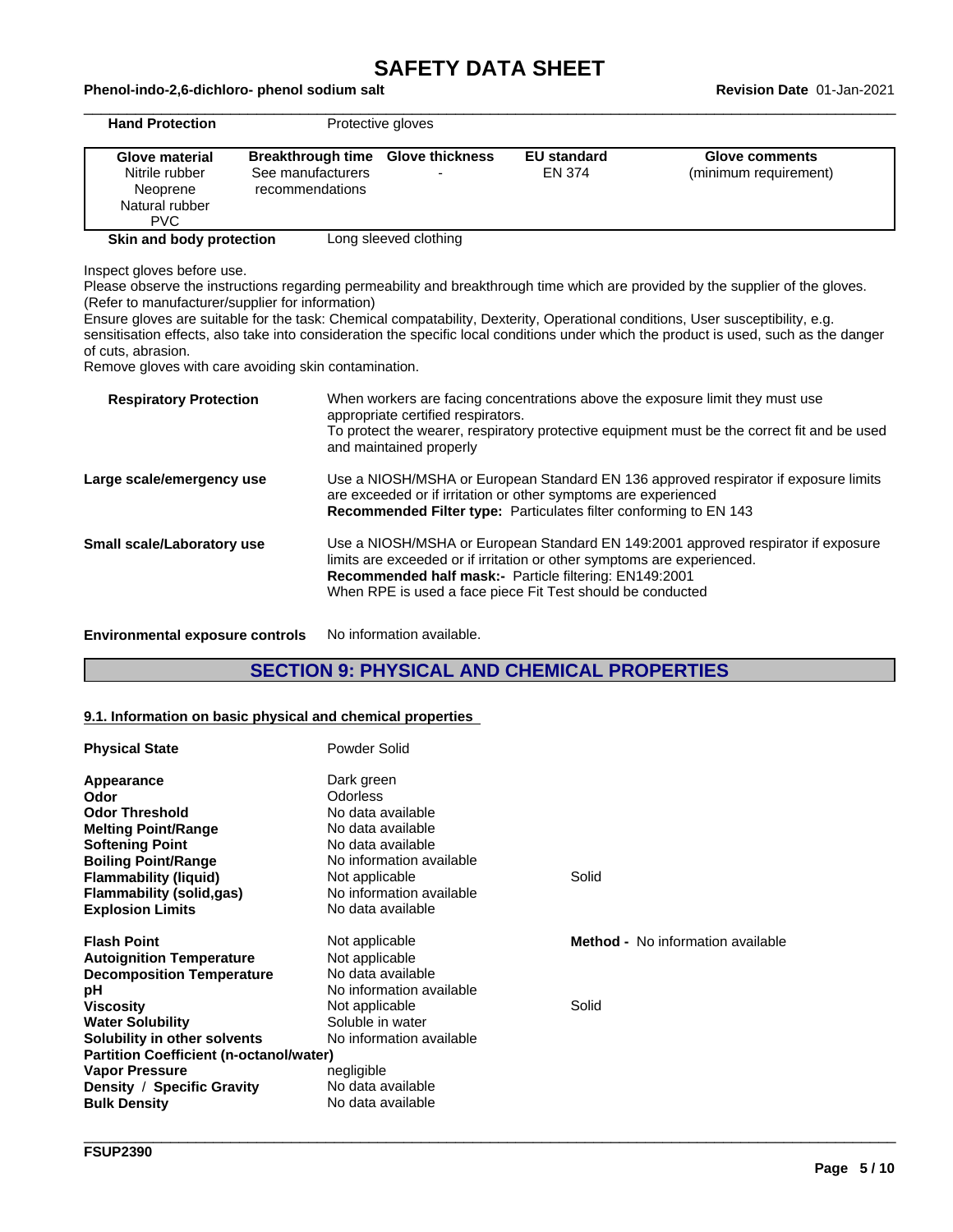| Phenol-indo-2,6-dichloro-<br>- phenol sodium salt | 01-Jan-2021<br>Date<br><b>Revision</b> |
|---------------------------------------------------|----------------------------------------|
|                                                   |                                        |

| <b>Vapor Density</b>            | Not applicable    | Solid |  |
|---------------------------------|-------------------|-------|--|
| <b>Particle characteristics</b> | No data available |       |  |
|                                 |                   |       |  |

**9.2. Other information**

**Molecular Weight<br>Evaporation Rate** 

**Molecular Formula** C12H6Cl2NO2Na.2H2O<br> **Molecular Weight** 325.9701 **Not applicable - Solid** 

## **SECTION 10: STABILITY AND REACTIVITY**

**10.1. Reactivity** None known, based on information available

**10.2. Chemical stability**

Stable under normal conditions.

- **10.3. Possibility of hazardous reactions**
- **Hazardous Polymerization** Hazardous polymerization does not occur.<br> **Hazardous Reactions** Mone under normal processing. None under normal processing.

**10.4. Conditions to avoid**

Incompatible products. Excess heat. Avoid dust formation.

**10.5. Incompatible materials**

Strong oxidizing agents.

#### **10.6. Hazardous decomposition products**

Carbon monoxide (CO). Carbon dioxide (CO2). Nitrogen oxides (NOx). Hydrogen chloride gas. Sodium oxides.

\_\_\_\_\_\_\_\_\_\_\_\_\_\_\_\_\_\_\_\_\_\_\_\_\_\_\_\_\_\_\_\_\_\_\_\_\_\_\_\_\_\_\_\_\_\_\_\_\_\_\_\_\_\_\_\_\_\_\_\_\_\_\_\_\_\_\_\_\_\_\_\_\_\_\_\_\_\_\_\_\_\_\_\_\_\_\_\_\_\_\_\_\_\_

## **SECTION 11: TOXICOLOGICAL INFORMATION**

#### **11.1. Information on hazard classes as defined in Regulation (EC) No 1272/2008**

**Product Information**

| (a) acute toxicity;<br>Oral<br>Dermal<br><b>Inhalation</b> | No data available<br>No data available<br>No data available |  |
|------------------------------------------------------------|-------------------------------------------------------------|--|
| (b) skin corrosion/irritation;                             | No data available                                           |  |
| (c) serious eye damage/irritation;                         | No data available                                           |  |

| (d) respiratory or skin sensitization;<br><b>Respiratory</b><br>Skin | No data available<br>No data available |
|----------------------------------------------------------------------|----------------------------------------|
| (e) germ cell mutagenicity;                                          | No data available                      |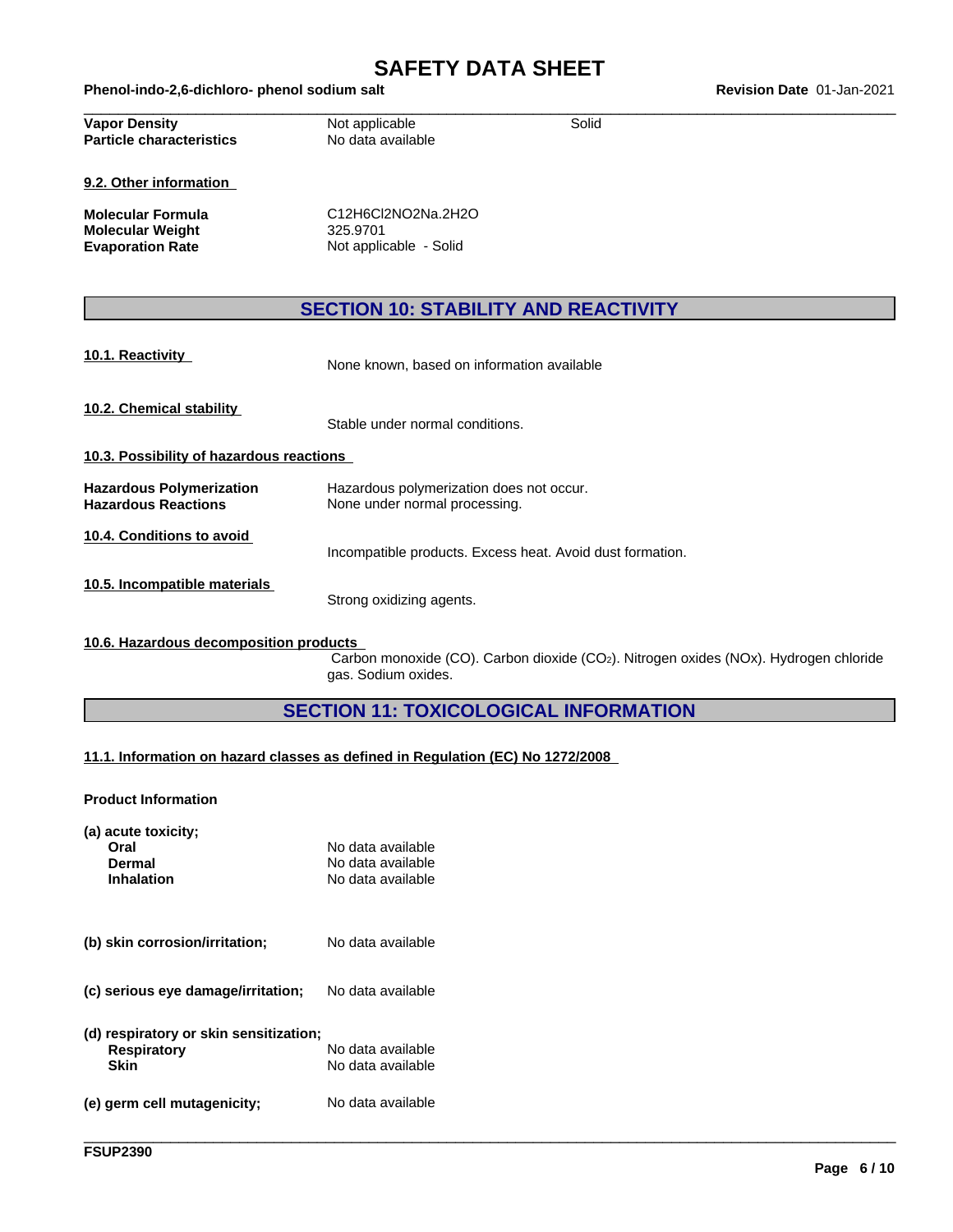| (f) carcinogenicity;                                                           | No data available                                         |
|--------------------------------------------------------------------------------|-----------------------------------------------------------|
|                                                                                | There are no known carcinogenic chemicals in this product |
|                                                                                |                                                           |
| (g) reproductive toxicity;                                                     | No data available                                         |
| (h) STOT-single exposure;                                                      | No data available                                         |
|                                                                                |                                                           |
| (i) STOT-repeated exposure;                                                    | No data available                                         |
| <b>Target Organs</b>                                                           | No information available.                                 |
| (j) aspiration hazard;                                                         | Not applicable<br>Solid                                   |
| <b>Symptoms / effects, both acute and No information available.</b><br>delayed |                                                           |
| 11.2. Information on other hazards                                             |                                                           |

**Endocrine Disrupting Properties** Assess endocrine disrupting properties for human health. This product does not contain any known or suspected endocrine disruptors.

## **SECTION 12: ECOLOGICAL INFORMATION**

**12.1. Toxicity Ecotoxicity effects** .

| 12.2. Persistence and degradability<br><b>Persistence</b>                                              | Soluble in water, Persistence is unlikely, based on information available.                                                                                    |
|--------------------------------------------------------------------------------------------------------|---------------------------------------------------------------------------------------------------------------------------------------------------------------|
| 12.3. Bioaccumulative potential                                                                        | Bioaccumulation is unlikely                                                                                                                                   |
| 12.4. Mobility in soil                                                                                 | The product is water soluble, and may spread in water systems Will likely be mobile in the<br>environment due to its water solubility. Highly mobile in soils |
| 12.5. Results of PBT and vPvB<br>assessment                                                            | No data available for assessment.                                                                                                                             |
| 12.6. Endocrine disrupting<br>properties<br><b>Endocrine Disruptor Information</b>                     | This product does not contain any known or suspected endocrine disruptors                                                                                     |
| 12.7. Other adverse effects<br><b>Persistent Organic Pollutant</b><br><b>Ozone Depletion Potential</b> | This product does not contain any known or suspected substance<br>This product does not contain any known or suspected substance                              |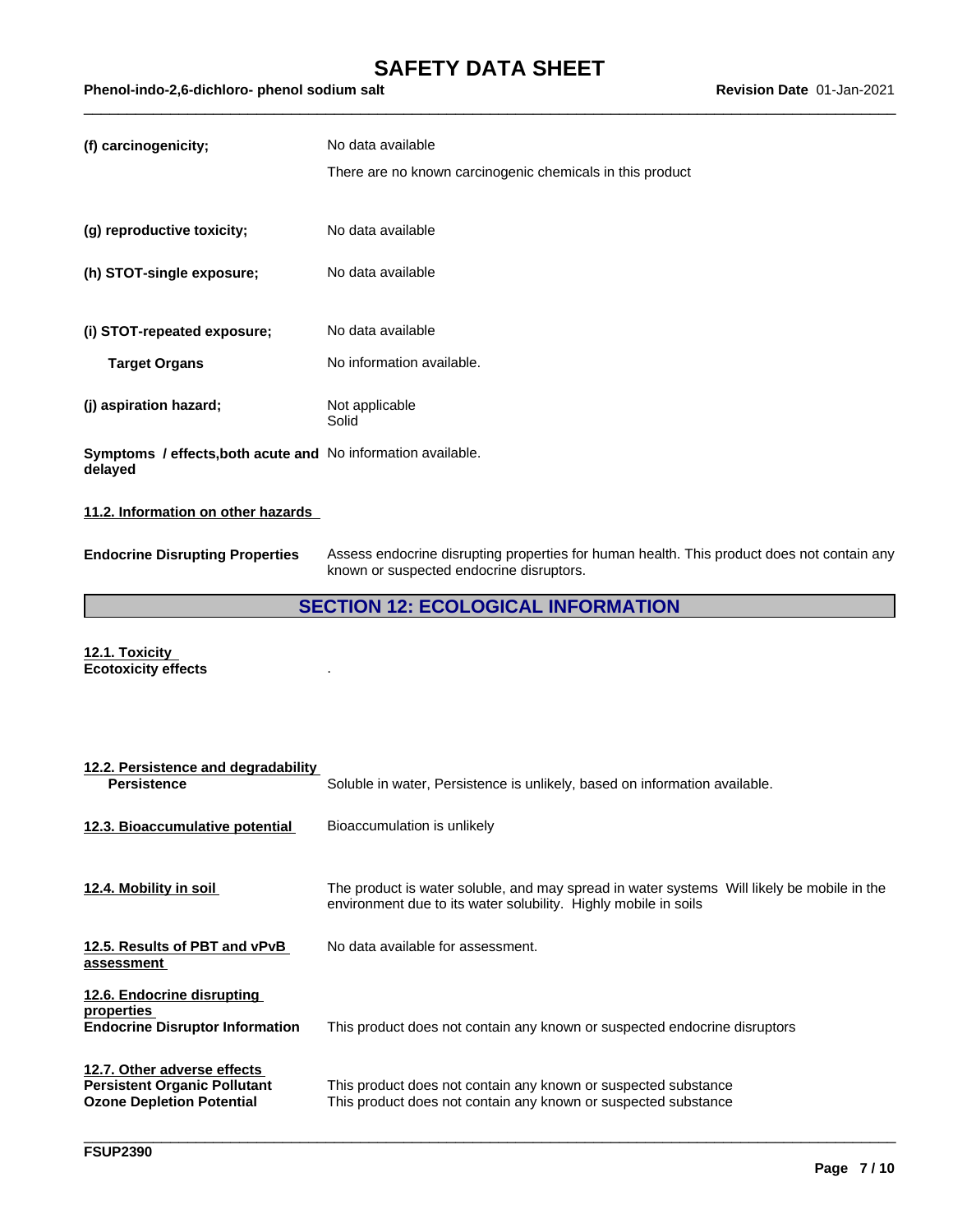### **SECTION 13: DISPOSAL CONSIDERATIONS**

#### **13.1. Waste treatment methods**

| <b>Waste from Residues/Unused</b><br><b>Products</b> | Waste is classified as hazardous. Dispose of in accordance with the European Directives<br>on waste and hazardous waste. Dispose of in accordance with local regulations. |
|------------------------------------------------------|---------------------------------------------------------------------------------------------------------------------------------------------------------------------------|
| <b>Contaminated Packaging</b>                        | Dispose of this container to hazardous or special waste collection point.                                                                                                 |
| European Waste Catalogue (EWC)                       | According to the European Waste Catalog, Waste Codes are not product specific, but<br>application specific.                                                               |
| <b>Other Information</b>                             | Waste codes should be assigned by the user based on the application for which the product<br>was used. Do not empty into drains.                                          |

**SECTION 14: TRANSPORT INFORMATION**

| <b>IMDG/IMO</b>                                                                                             | Not regulated                   |
|-------------------------------------------------------------------------------------------------------------|---------------------------------|
| 14.1. UN number<br>14.2. UN proper shipping name<br>14.3. Transport hazard class(es)<br>14.4. Packing group |                                 |
| <b>ADR</b>                                                                                                  | Not regulated                   |
| 14.1. UN number<br>14.2. UN proper shipping name<br>14.3. Transport hazard class(es)<br>14.4. Packing group |                                 |
| <b>IATA</b>                                                                                                 | Not regulated                   |
| 14.1. UN number<br>14.2. UN proper shipping name<br>14.3. Transport hazard class(es)<br>14.4. Packing group |                                 |
| 14.5. Environmental hazards                                                                                 | No hazards identified           |
| 14.6. Special precautions for user                                                                          | No special precautions required |
| 14.7. Maritime transport in bulk<br>according to IMO instruments                                            | Not applicable, packaged goods  |

## **SECTION 15: REGULATORY INFORMATION**

#### **15.1. Safety, health and environmental regulations/legislation specific for the substance or mixture**

#### **International Inventories**

X = listed, Europe (EINECS/ELINCS/NLP), U.S.A. (TSCA), Canada (DSL/NDSL), Philippines (PICCS), China (IECSC), Japan (ENCS), Australia (AICS), Korea (ECL).

| Component                      | <b>EINECS</b> | <b>ELINCS</b> | <b>NLP</b> | <b>TSCA</b> | <b>DSL</b> | <b>NDSL</b> | <b>PICCS</b> | <b>ENCS</b> | <b>IECSC</b> | <b>AICS</b> | <b>KECL</b> |
|--------------------------------|---------------|---------------|------------|-------------|------------|-------------|--------------|-------------|--------------|-------------|-------------|
| 2,5-Cyclohexadien-1-one,       | 210-640-4     |               |            |             |            |             |              |             |              |             | KE-1014     |
| 2.6-dichloro-4-[(4-hydroxyphe) |               |               |            |             |            |             |              |             |              |             |             |
| nyl)iminol-.<br>. sodium salt  |               |               |            |             |            |             |              |             |              |             |             |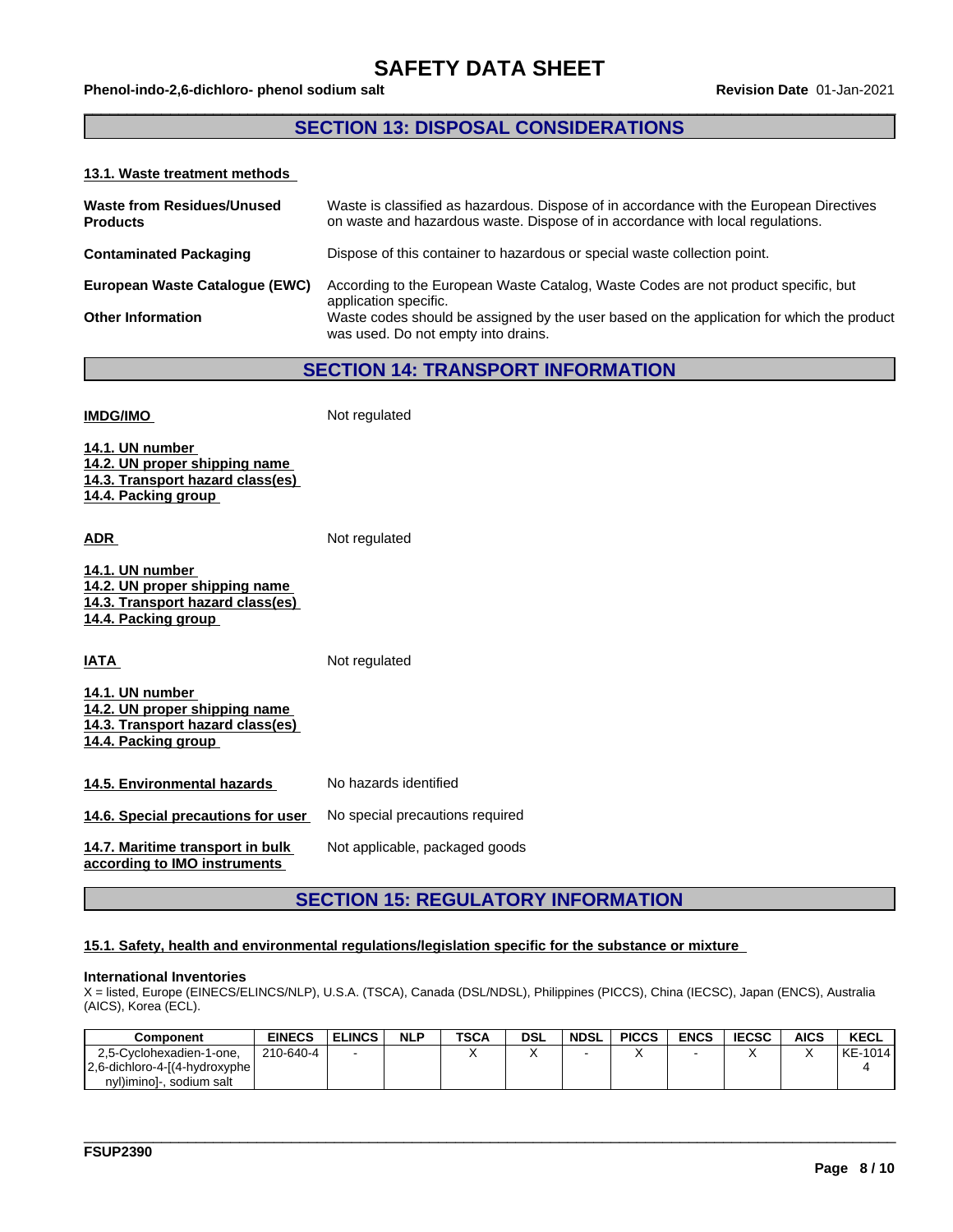## Regulation (EC) No 649/2012 of the European Parliament and of the Council of 4 July 2012 concerning the export and **import of dangerous chemicals**

Not applicable

#### **National Regulations**

#### **WGK Classification** See table for values

| Component                           | Germany - Water Classification (VwVwS) | <b>Germany - TA-Luft Class</b> |
|-------------------------------------|----------------------------------------|--------------------------------|
| 2,5-Cyclohexadien-1-one,            | WGK3                                   |                                |
| [2,6-dichloro-4-[(4-hydroxyphenyl)] |                                        |                                |
| iminol-, sodium salt                |                                        |                                |

**UK** - Take note of Control of Substances Hazardous to Health Regulations (COSHH) 2002 and 2005 Amendment

#### **15.2. Chemical safety assessment**

A Chemical Safety Assessment/Report (CSA/CSR) has not been conducted

### **SECTION 16: OTHER INFORMATION**

#### **Full text of H-Statements referred to undersections 2 and 3**

#### **Legend**

| <b>CAS</b> - Chemical Abstracts Service                                                                                                                                                                                                                                                                                                                                                                                          | <b>TSCA</b> - United States Toxic Substances Control Act Section 8(b)<br>Inventory                                                                                                                                                                                                                                      |
|----------------------------------------------------------------------------------------------------------------------------------------------------------------------------------------------------------------------------------------------------------------------------------------------------------------------------------------------------------------------------------------------------------------------------------|-------------------------------------------------------------------------------------------------------------------------------------------------------------------------------------------------------------------------------------------------------------------------------------------------------------------------|
| <b>EINECS/ELINCS</b> - European Inventory of Existing Commercial Chemical DSL/NDSL - Canadian Domestic Substances List/Non-Domestic<br>Substances/EU List of Notified Chemical Substances<br>PICCS - Philippines Inventory of Chemicals and Chemical Substances<br><b>IECSC</b> - Chinese Inventory of Existing Chemical Substances<br><b>KECL</b> - Korean Existing and Evaluated Chemical Substances                           | Substances List<br><b>ENCS</b> - Japanese Existing and New Chemical Substances<br><b>AICS</b> - Australian Inventory of Chemical Substances<br>NZIoC - New Zealand Inventory of Chemicals                                                                                                                               |
| <b>WEL</b> - Workplace Exposure Limit<br><b>ACGIH</b> - American Conference of Governmental Industrial Hygienists<br><b>DNEL</b> - Derived No Effect Level<br><b>RPE</b> - Respiratory Protective Equipment<br><b>LC50</b> - Lethal Concentration 50%<br><b>NOEC</b> - No Observed Effect Concentration<br><b>PBT</b> - Persistent, Bioaccumulative, Toxic                                                                       | <b>TWA</b> - Time Weighted Average<br><b>IARC</b> - International Agency for Research on Cancer<br>Predicted No Effect Concentration (PNEC)<br>LD50 - Lethal Dose 50%<br><b>EC50</b> - Effective Concentration 50%<br><b>POW</b> - Partition coefficient Octanol: Water<br>vPvB - very Persistent, very Bioaccumulative |
| <b>ADR</b> - European Agreement Concerning the International Carriage of<br>Dangerous Goods by Road<br><b>IMO/IMDG</b> - International Maritime Organization/International Maritime<br>Dangerous Goods Code<br><b>OECD</b> - Organisation for Economic Co-operation and Development<br><b>BCF</b> - Bioconcentration factor<br>Key literature references and sources for data<br>https://echa.europa.eu/information-on-chemicals | <b>ICAO/IATA</b> - International Civil Aviation Organization/International Air<br><b>Transport Association</b><br><b>MARPOL</b> - International Convention for the Prevention of Pollution from<br>Ships<br><b>ATE</b> - Acute Toxicity Estimate<br>VOC (volatile organic compound)                                     |

Suppliers safety data sheet, Chemadvisor - LOLI, Merck index, RTECS

#### **Training Advice**

Chemical hazard awareness training, incorporating labelling, Safety Data Sheets (SDS), Personal Protective Equipment (PPE) and hygiene.

Use of personal protective equipment, covering appropriate selection, compatibility, breakthrough thresholds, care, maintenance, fit and standards.

\_\_\_\_\_\_\_\_\_\_\_\_\_\_\_\_\_\_\_\_\_\_\_\_\_\_\_\_\_\_\_\_\_\_\_\_\_\_\_\_\_\_\_\_\_\_\_\_\_\_\_\_\_\_\_\_\_\_\_\_\_\_\_\_\_\_\_\_\_\_\_\_\_\_\_\_\_\_\_\_\_\_\_\_\_\_\_\_\_\_\_\_\_\_

First aid for chemical exposure, including the use of eye wash and safety showers.